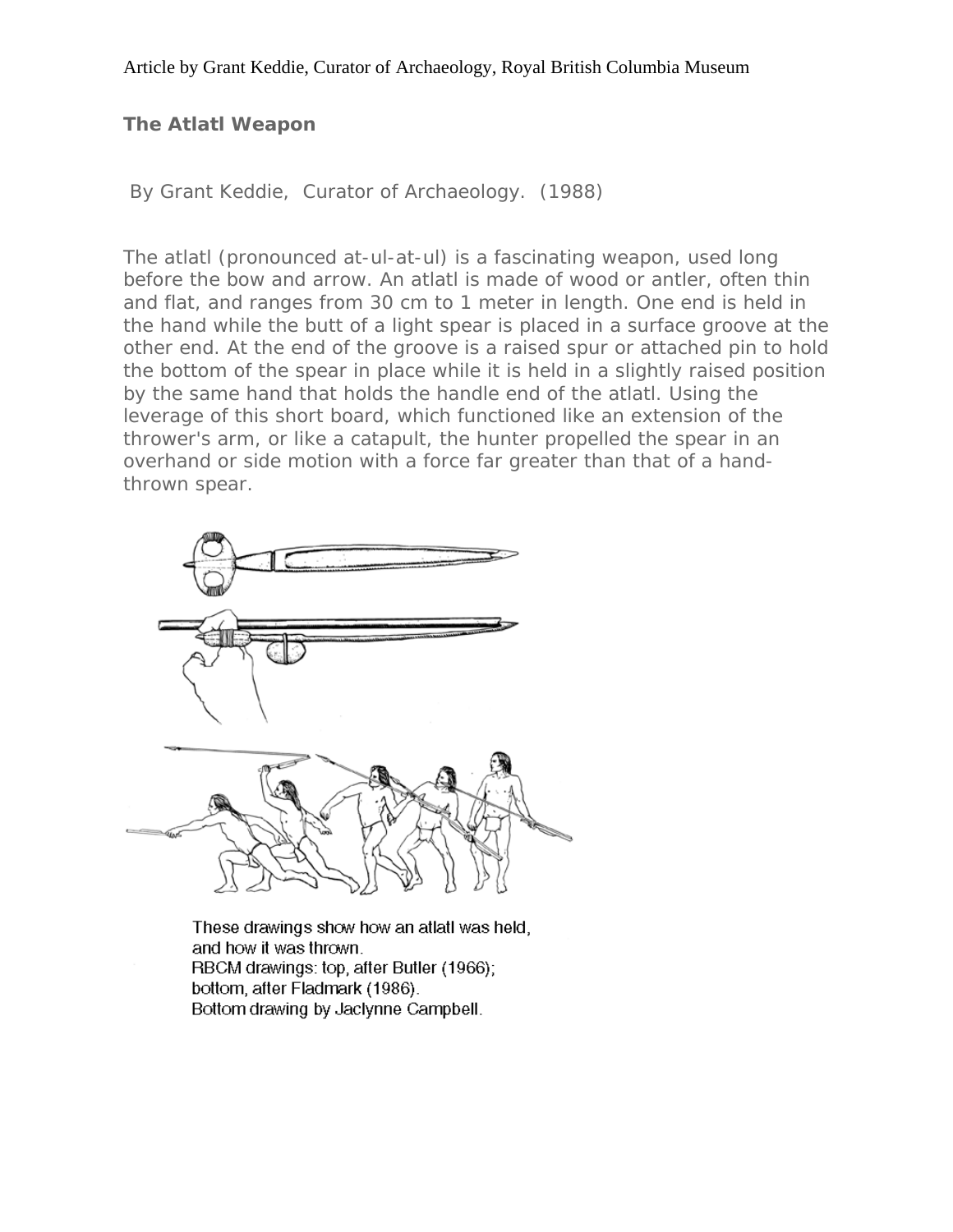The size of the atlatl varied with the size of the prey or distance of the throw needed. Smaller ones were used for fishing, and larger ones for spearing ungulates and humans. The atlatl comes in a variety of shapes. They are sometimes incised with designs, carved with three-dimensional features or have separate functional or decorative items attached to them. Some have a looped hand grip of leather or plant fibre on the handle and some types have stone weights - used to give the weapon an over-all balance for better aim.



Example of inset stone atlatl weight. Grant Keddie Experimental Model.

These weapons had many names in the respective cultures in which they were used. However, they were brought to prominence because they were used successfully by the Aztec of Mexico against the Spanish in the 16th century. The name atlatl, used in the Nahuatl language spoken by the Aztecs, came to dominance in European and American literature. The Spaniards dreaded these weapons that often pierced their protective armour. The word atlatl is a combination of the Nahuatl words for "water" and "thrower" in reference to the common use of the atlatls for hunting waterfowl and fish. Technically, only the throwing board is called an atlatl, but the term is now often used to include the throwing board and the small spear it propels.

The late Upper Paleolithic Magdalenian peoples of Europe made beautifully carved specimens from antler and bone 17,000 years ago.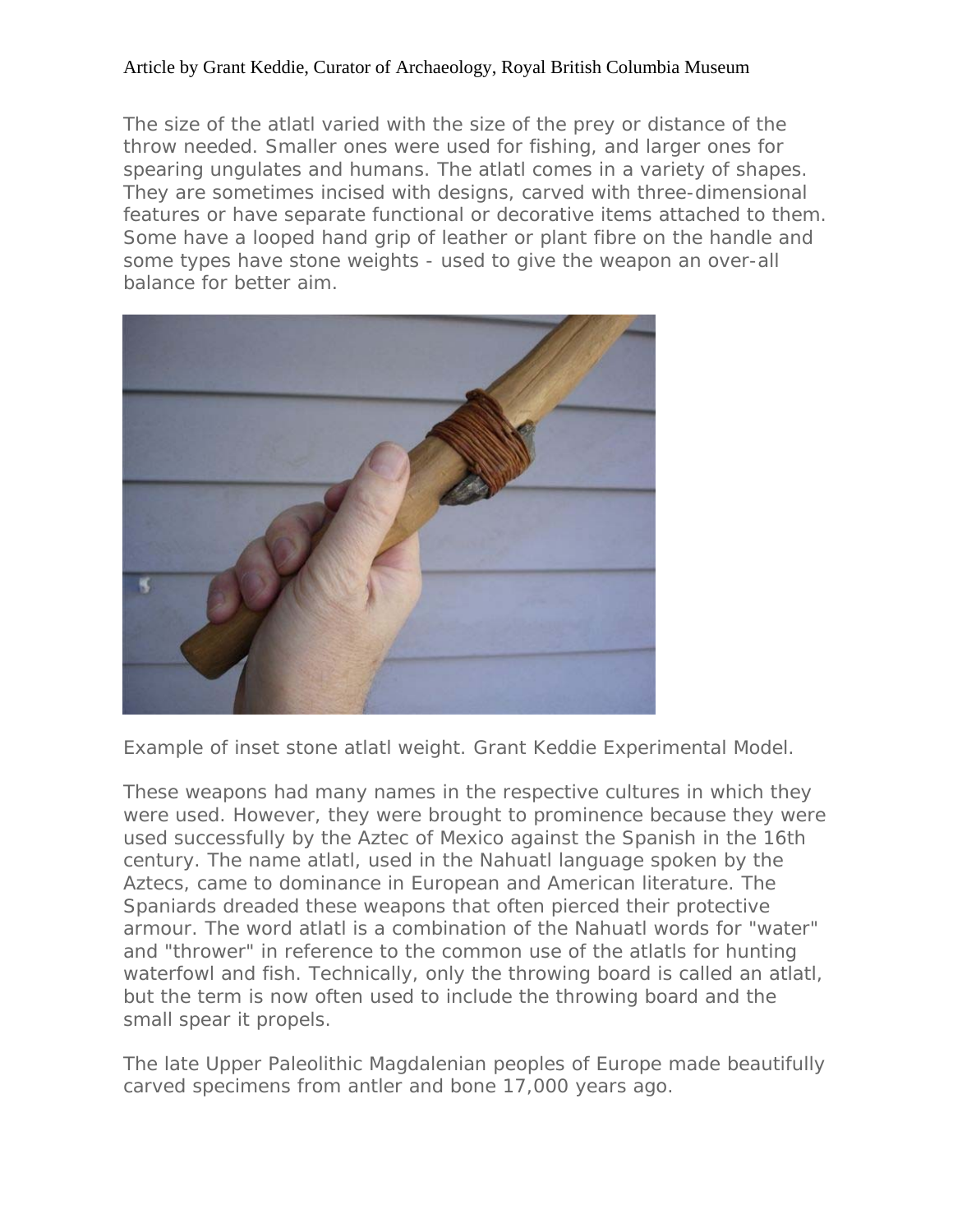Immigrants from Siberia likely brought the atlatl to North America, where it was used to hunt large animals by at least 10,000-12,000 years ago. Atlatl spears were likely tipped with the large flaked stone points that archaeologists find associated with remains of now-extinct mammoth and bison, as well as other large game animals.

In more recent times we know the atlatl was also used for hunting sea mammals, birds and fish. The Inuit and Aleut of the Arctic, the Tlingit peoples of the southern coast of Alaska and northern coast of British Columbia, and some peoples of southeastern United States, Mexico and northern South America, still used the atlatl when Europeans first arrived. However, in most regions of the New World, the bow and arrow replaced the atlatl.

Archaeologists believe that the trend toward small stone projectile points (tips for arrows or spears), and the shift from making these points with tapered bases, as opposed to thinner-necked notched bases, is evidence for the replacement of the atlatl by the bow and arrow. This change in point size and style occurred most typically around 1,350 years ago, but some researchers argue that the bow and arrow was introduced earlier in some areas of North America.

In the Great Basin (centred on Nevada, USA) there are indications that the bow and arrow may have come into use 2,000 to 3,500 years ago. The bow and the atlatl were both in use there for several hundred years. In the American Southwest the atlatl may have finally been abandoned at about the same time that the bow reached the area - shortly after 2,000 years ago. Except for a few rare finds in dry cave sites, there is little evidence for the use of bows and arrows in the American Southwest before about 1,500 years ago. The period between 2,000 and 1,500 years ago is the time usually given for the introduction of the first arrowheads in western Canada. Future research is likely show variations in both atlatl and arrow point styles over space and through time.

Stone atlatl weights, attached to the underside of the throwing board, are found in several regions of North America - including a small area of southwestern British Columbia extending from Southern Vancouver Island up the Fraser River to the southern Interior. These items are poorly dated, but would seem to occur, at least, in the period around 1,700 to 2,000 years ago.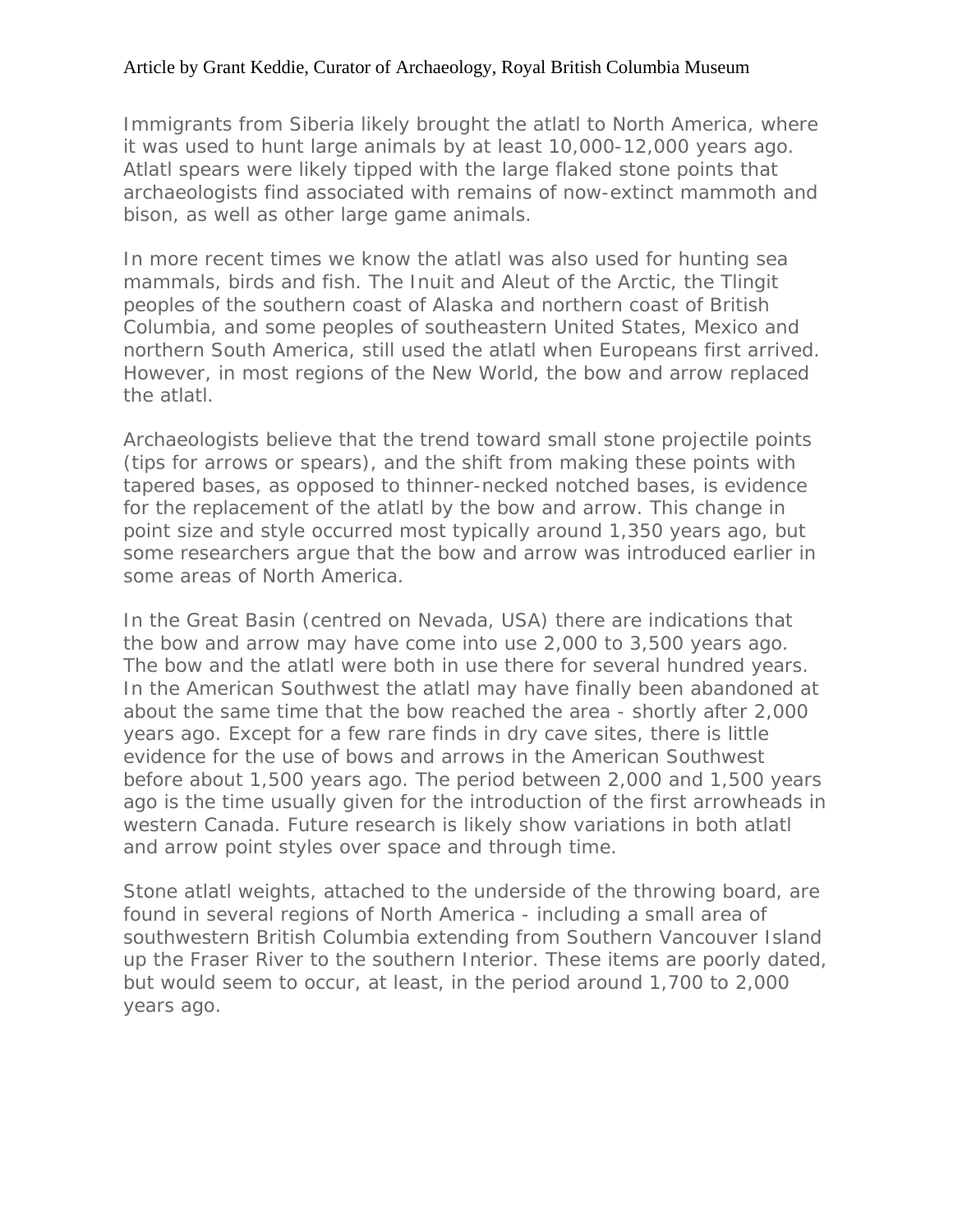

Map showing the distribution of stone atlatl weights in British Columbia.

Atlatls from southern North America were adorned with good luck charms, including nuts and quartz crystals. I speculate that some of the small stone weight-like artifacts found in British Columbia may also be power charms that were attached to the atlatl to bring the user luck in hunting.



**Steatite atlatl weight from Yale area, lower Fraser River. RBCM, DjRi-Y:146 (L 4.4 cm, W 3.9 cm, H 2.4) Photo PN 18644.** 



**Steatite atlatl weight from Sardis area, lower Fraser River. DgRk-Y. Canadian Museum of Civilization collection.**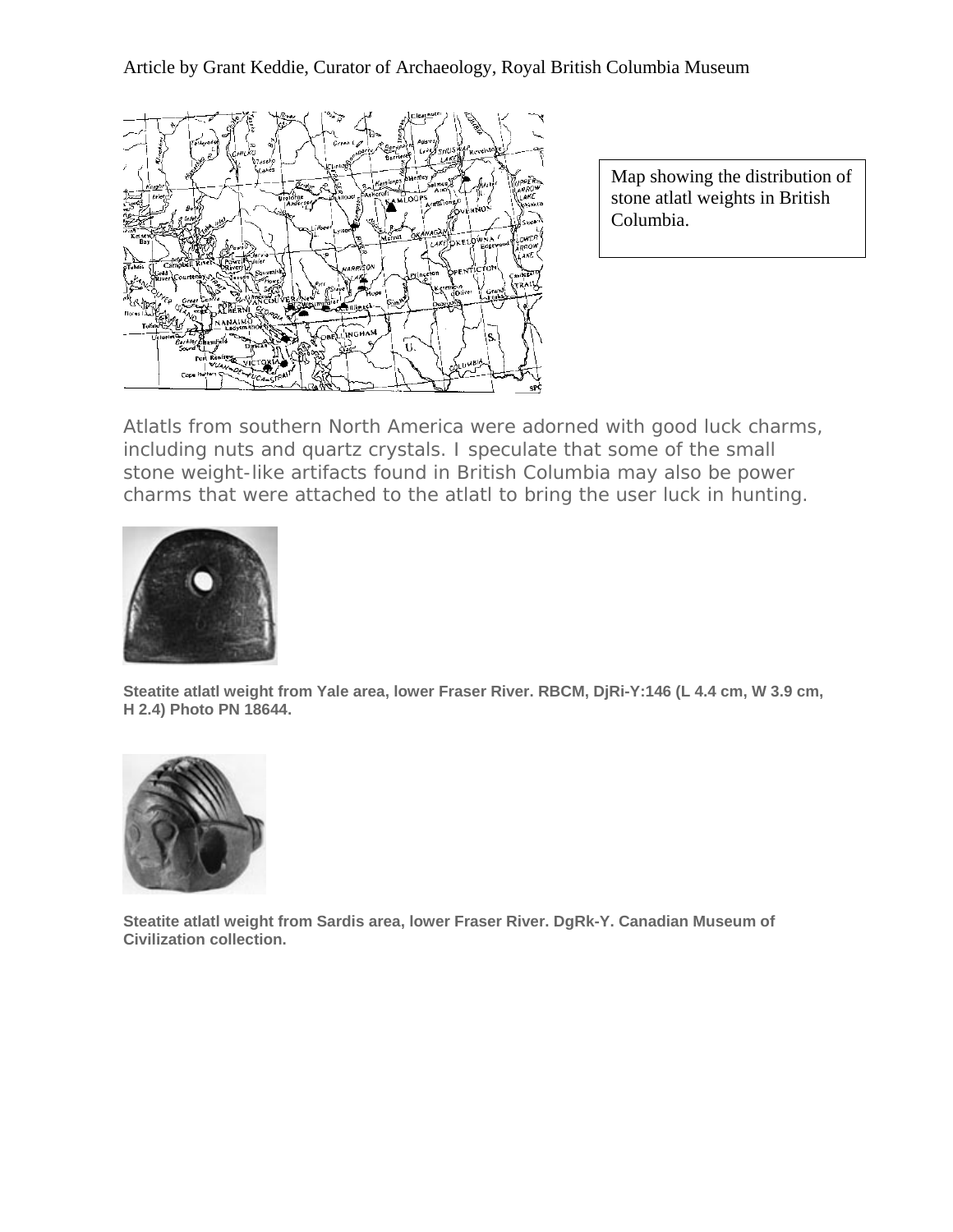

**Sandstone atlatl weight with lizard-like design from Mission area on lower Fraser River. DR-Y, private collection (L l.9 cm, W 4.5 cm, H .7 cm). RBCM photo PN20427.** 



**Sandstone atlatl weight with lizard-like design from Surrey, B.C. DgRq7:1, private collection. RBCM photo.** 



**Steatite atlatl weight with seal-like design from the Chilliwack area of the lower Fraser River. DgRl-Y:3, private collection.**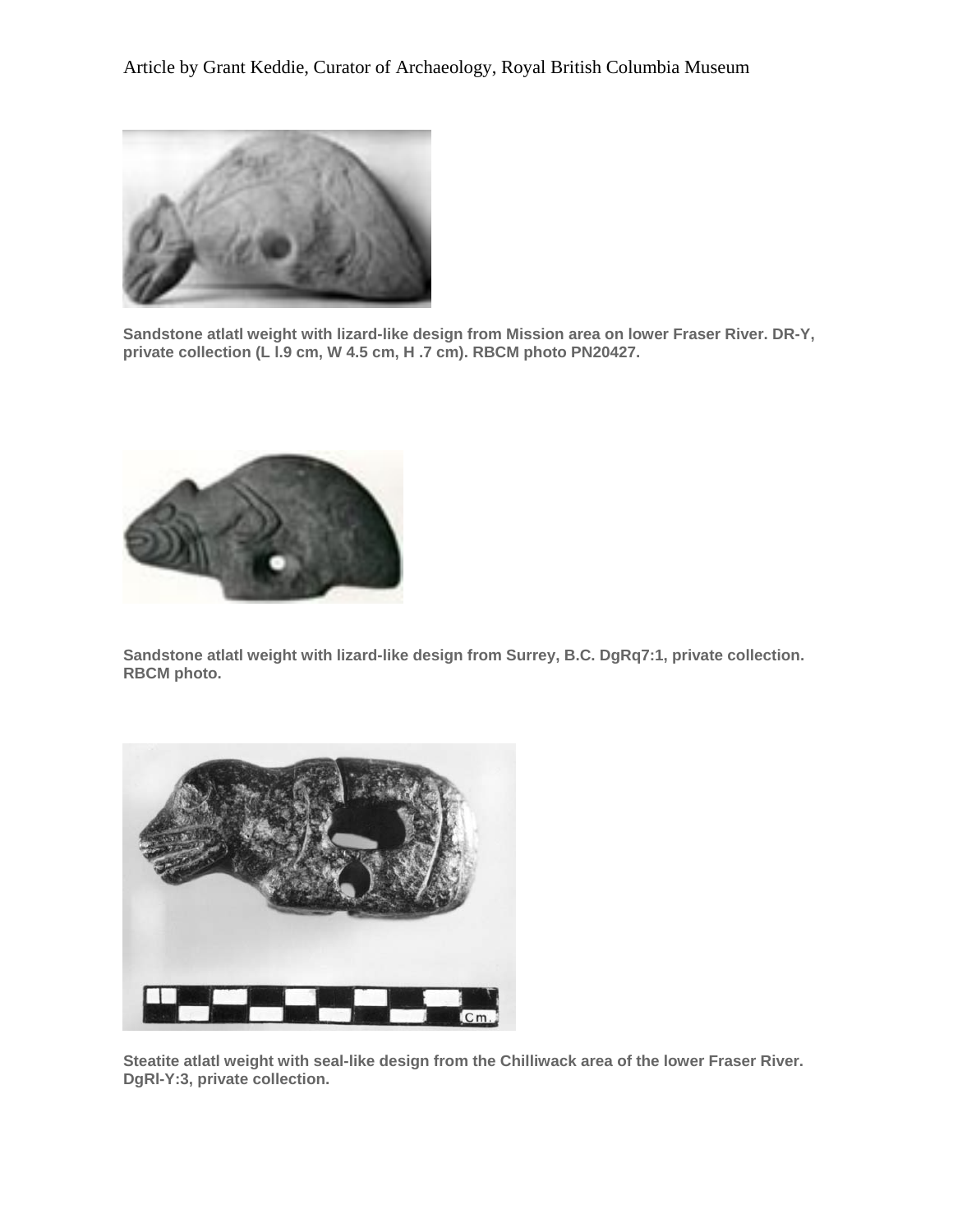

**Quartzite atlatl weight from site DcRw2:19, Sooke, Vancouver Island (L 6.5 cm, W 2 cm, H 1.4 cm)**



**Steatite atlatl charm from Yale area, lower Fraser River. RBCM, DjRi-Y:144. Photo PN18642.**

Some archaeologists have claimed to be able to identify the bone pin attachments used to hold the end of the spear to the throwing board. Without a good sample of specimens attached to preserved atlatls to use for comparison, it is difficult to be certain that these are in fact atlatl spurs. The bone items suggested as atlatl spurs have been found with artifact assemblages dating from 3,000 to 1,500 years ago in southwestern British Columbia.

Complete wooden atlatls with attachments have been found in dry cave sites in Utah, Nevada and Oregon, USA, dating to about 8,000 to 1,600 years ago. Atlatls have also been preserved in waterlogged conditions in Florida, and one made of yew wood, dating to 1,700 years ago, was dredged from the Skagit River in northern Washington State. In British Columbia and the Yukon wooden atlatl dart fragments have been found eroding out of melting glaciers. One of the dart fragments dated to 7,000 years ago. An antler specimen dating to 2,000 years ago was found at the